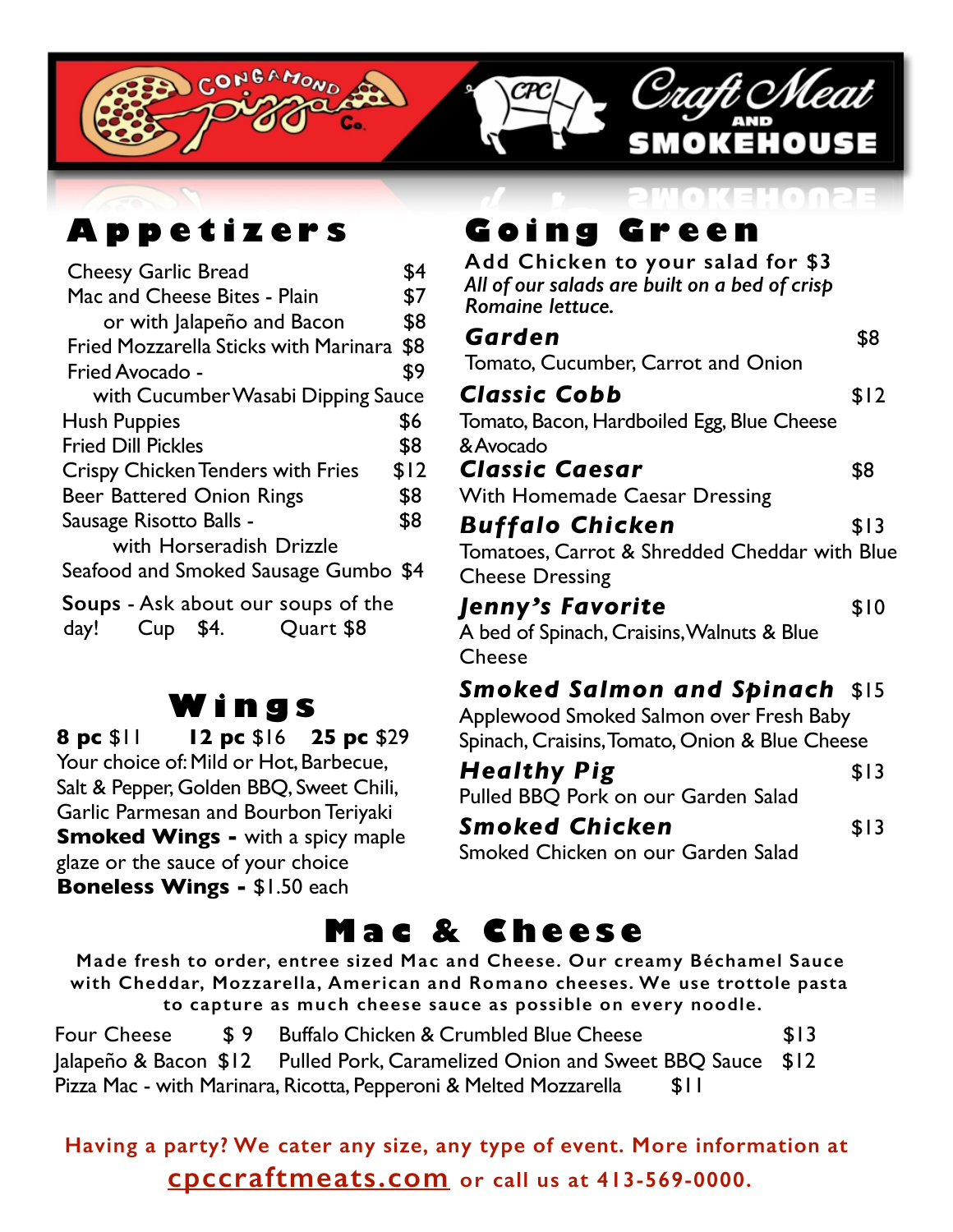### **Wraps, Sandwiches and Grinders**

#### **Wraps - Served with your choice of side**

Eggplant Parm Chicken Parm

| California                                                                     |                                                                              |                    |  |  |
|--------------------------------------------------------------------------------|------------------------------------------------------------------------------|--------------------|--|--|
| Turkey with Avocado, Lettuce, Tomato, Provolone, Cucumber and Ranch Dressing   |                                                                              |                    |  |  |
| Chicken Caesar Wrap                                                            |                                                                              |                    |  |  |
| <b>Crispy Chicken</b>                                                          | Grilled Chicken with Romaine, House-Made Caesar Dressing and Parmesan Cheese | \$11               |  |  |
| With Cheese, Lettuce, Tomato, and your choice of Buffalo, BBQ or Honey Mustard |                                                                              |                    |  |  |
|                                                                                | <b>Smokehouse Sandwiches - Served with One Side</b>                          |                    |  |  |
|                                                                                | and Your Choice of Sweet or Tangy BBQ Sauce on Bulkie Roll                   |                    |  |  |
| <b>Pulled Chicken</b> and Caramelized Onions                                   |                                                                              | \$11               |  |  |
|                                                                                | <b>Southern Style BBQ Pork</b> - with the coleslaw right on the sandwich!    | \$11               |  |  |
| <b>Slow Smoked Brisket</b> - sliced onion and pickle on the side               |                                                                              |                    |  |  |
| <b>Grilled Smoked Sausage with Caramelized Onions</b>                          |                                                                              |                    |  |  |
|                                                                                | <b>Smoked Chicken</b> with Avocado, Tomato and Mayonnaise                    | \$12               |  |  |
|                                                                                | Applewood Smoked Salmon with Lettuce, Tomato and Cucumber Wasabi sauce \$ 15 |                    |  |  |
| <b>Our Own Hot Dog</b>                                                         | \$6<br>or                                                                    | \$3 without a side |  |  |
|                                                                                | Grinders - on a fresh, toasted grinder roll. 8"\$7                           | $16"$ \$12         |  |  |
| <b>Deli Grinders:</b>                                                          |                                                                              |                    |  |  |
| Ham                                                                            | Tuna Salad                                                                   |                    |  |  |
| Genoa Salami                                                                   | Vegetarian - tomato, cucumber, onions, peppers, olives                       |                    |  |  |
| Italian Cold Cut                                                               | and spinach                                                                  |                    |  |  |
| Cheeseburger<br>Steak & Cheese                                                 |                                                                              |                    |  |  |
| <b>Chicken Cutlet</b>                                                          | <b>Pulled Pork with Cheese and Coleslaw</b>                                  |                    |  |  |
| <b>Panko Crusted Cod</b>                                                       |                                                                              |                    |  |  |
| With Marinara & Mozzarella                                                     |                                                                              |                    |  |  |
| Meatball                                                                       | Italian Sausage                                                              |                    |  |  |

**Chicken Basket Kid's Meal** - 3 Chicken Tenders and either Fries or Mac and Cheese \$7

#### **Sides** - Single \$3 and Quart \$8

*Mac & Cheese* - Our Four-Cheese Mac & Cheese in a smaller size *Baked BBQ Beans* - Pinto Beans simmered with pork belly, onion and BBQ Sauce *Homemade Coleslaw* - cool and crisp with a touch of horseradish *Potato Salad* - yes, there is bacon in there too! *Collard Greens* - cooked all day with pork belly, onion and red pepper flakes *Cheesy Grits* - made to order, worth the wait **Fries** - regular, sweet potato or eggplant Small \$3 and Family Size \$7 *BBQ Sauce* - Sweet St. Louis or Tangy Memphis One Quart \$5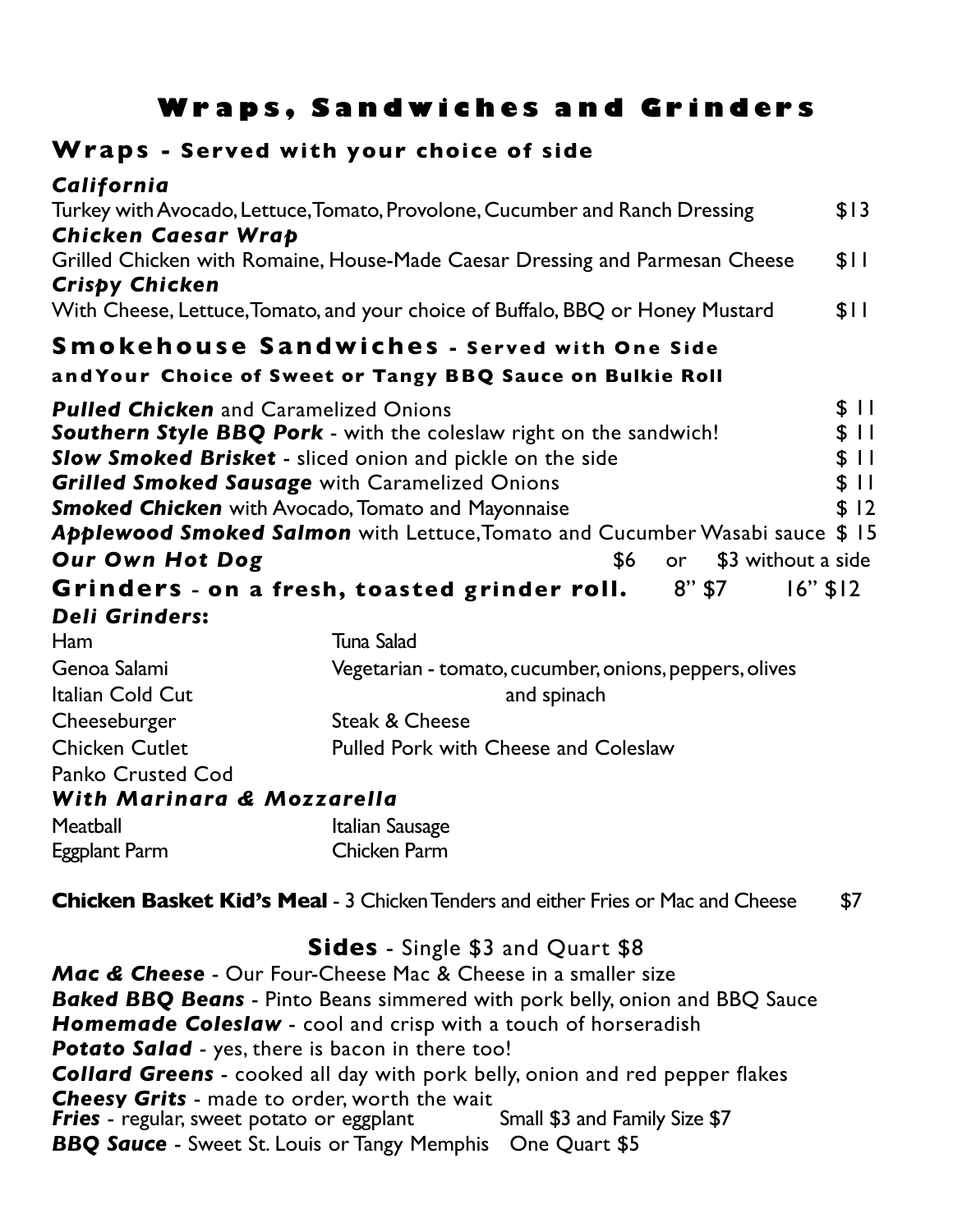## **Smokehouse Plates**

Served with your choice of 2 sides, tangy or sweet BBQ sauce and cornbread.

We dry rub and slow smoke our meats, and serve with sauce on the side.We believe that the care we take in our approach to smoking shows in the flavor of the meats. We love a great BBQ sauce, but our meats stand on their own.

| 1/2 Smoked Chicken             | \$11 |
|--------------------------------|------|
| Whole Smoked Chicken           | \$15 |
| <b>Pulled Pork</b>             | \$15 |
| <b>1/2 Rack Baby Back Ribs</b> | \$20 |
| <b>Slow Smoked Brisket</b>     | \$18 |
| House-made Smoked Sausage      | \$12 |

#### **Can't Decide? Pick Any Two for \$18!**

| <b>1/4 Rack Baby Back Ribs</b> | <b>Slow Smoked Beef Brisket</b> |
|--------------------------------|---------------------------------|
| I/2 Chicken                    | <b>Pulled Pork</b>              |
| House-made Smoked Sausage      |                                 |

### **Or, go HOG WILD!!! Pick any 3 for \$22**

### **Classic Entrees Soup or Side Salad Included**

| <b>Chicken Parmesan</b> - your choice of pasta        |      |
|-------------------------------------------------------|------|
| <b>Eggplant Parmesan</b> your choice of pasta         | \$11 |
| <b>Fish and Chips</b>                                 | \$14 |
| House Lasagna - with hamburger, sausage and pepperoni | \$12 |

### **P asta**

**Choice of Spaghetti, Penne, Trottole Soup or Side Salad Included**

| With Marinara                      | \$8  |
|------------------------------------|------|
| With Meatball, Sausage, or Both!   | \$12 |
| <b>With Alfredo</b>                | \$13 |
| With Carbonara - with Peas & Bacon | \$15 |

# **Something Sweet**

Life's too short to skip dessert! Made in house - ask about our current offerings!

| <b>Peach Bread Pudding with Caramel Sauce</b>                                                | \$5           |
|----------------------------------------------------------------------------------------------|---------------|
| <b>Fried Oreos</b> - just like the fair                                                      | $\frac{1}{2}$ |
| <b>Fried Dough Sundae</b> - Fried dough topped with vanilla ice cream, chocolate and caramel |               |
| sauces, whipped cream and a cherry.                                                          | <b>S</b> 7    |